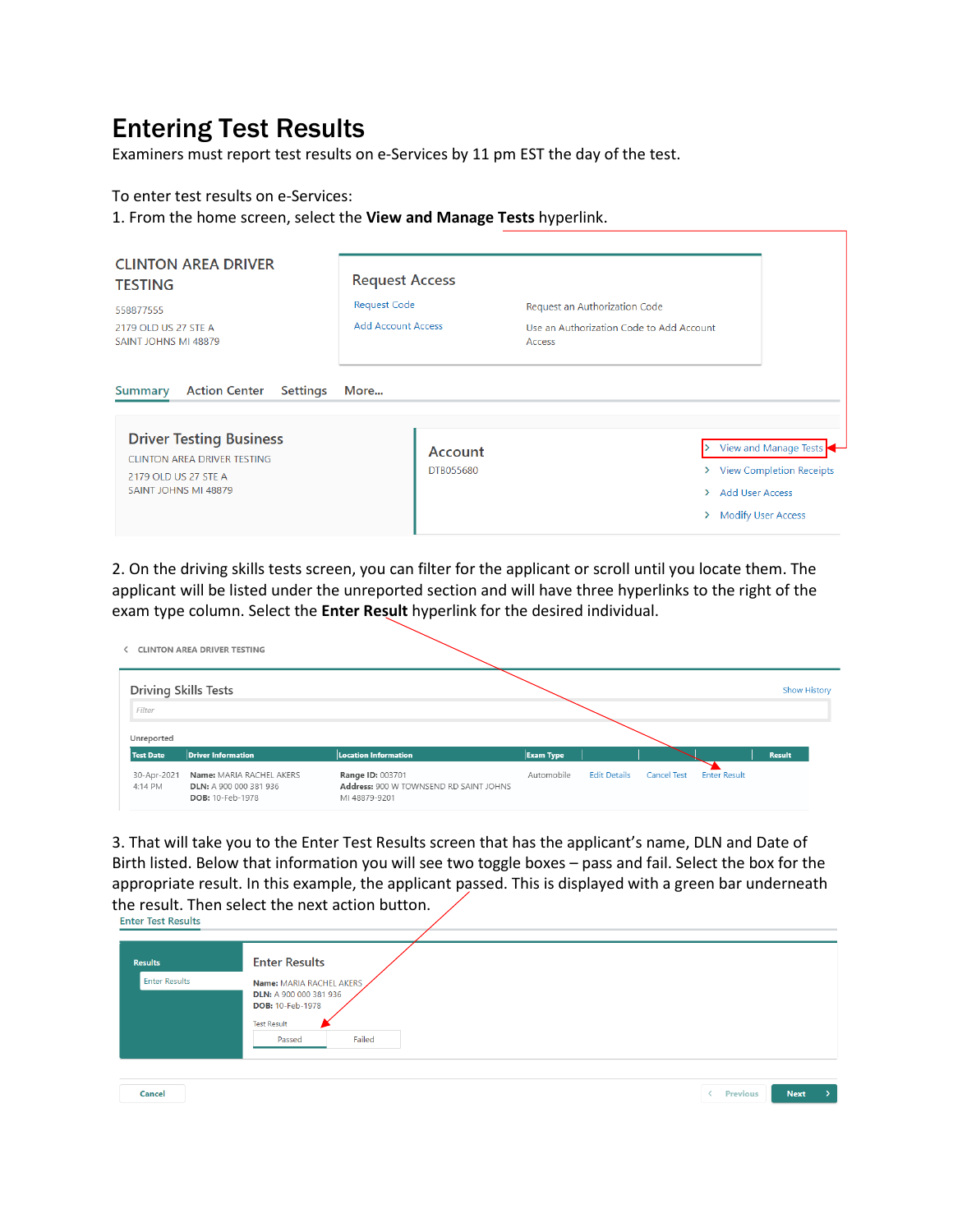4. This brings you to the restriction screen. The restrictions listed are ones that an examiner can add to a license. If it is not listed, the examiner does not have the authority to add it. If a restriction is necessary, select the box next to the one that applies. Either if you added a restriction or restrictions did not apply, once you are done with this page select the next action button.

| <b>Results</b>           | Select any restrictions that apply       |
|--------------------------|------------------------------------------|
| <b>Enter Results</b>     |                                          |
| <b>Restrictions</b>      | Restrictions Available to Add            |
| <b>View Restrictions</b> | All Hand Controls                        |
|                          | Cushions                                 |
|                          | Foot Pedal Extension                     |
|                          | Hand Operated Brake                      |
|                          | Hand Operated Clutch                     |
|                          | Accelerator on Left Side                 |
|                          | Prosthetic<br>$\checkmark$               |
| Cancel                   | <b>Previous</b><br><b>Next</b><br>≺<br>> |

5. This will bring you the summary screen. If the result is correct, select the submit action button.

| <b>Results</b>           | Name: MARIA RACHEL AKERS |
|--------------------------|--------------------------|
| <b>Enter Results</b>     | Result : Passed          |
| <b>Restrictions</b>      |                          |
| <b>View Restrictions</b> |                          |
| Summary                  |                          |

6. The Confirmation section is displayed. At this point, the examiner can elect to print the receipt by selecting the **Print Receipt** button. If you do not want to print the receipt, select the OK action button.

| <b>Driving Skills Tests</b><br>≺                                                        |  |
|-----------------------------------------------------------------------------------------|--|
| Confirmation                                                                            |  |
| Your submission has been submitted and your confirmation number is 0-000-040-402.<br>OK |  |
|                                                                                         |  |

**Print Receipt**